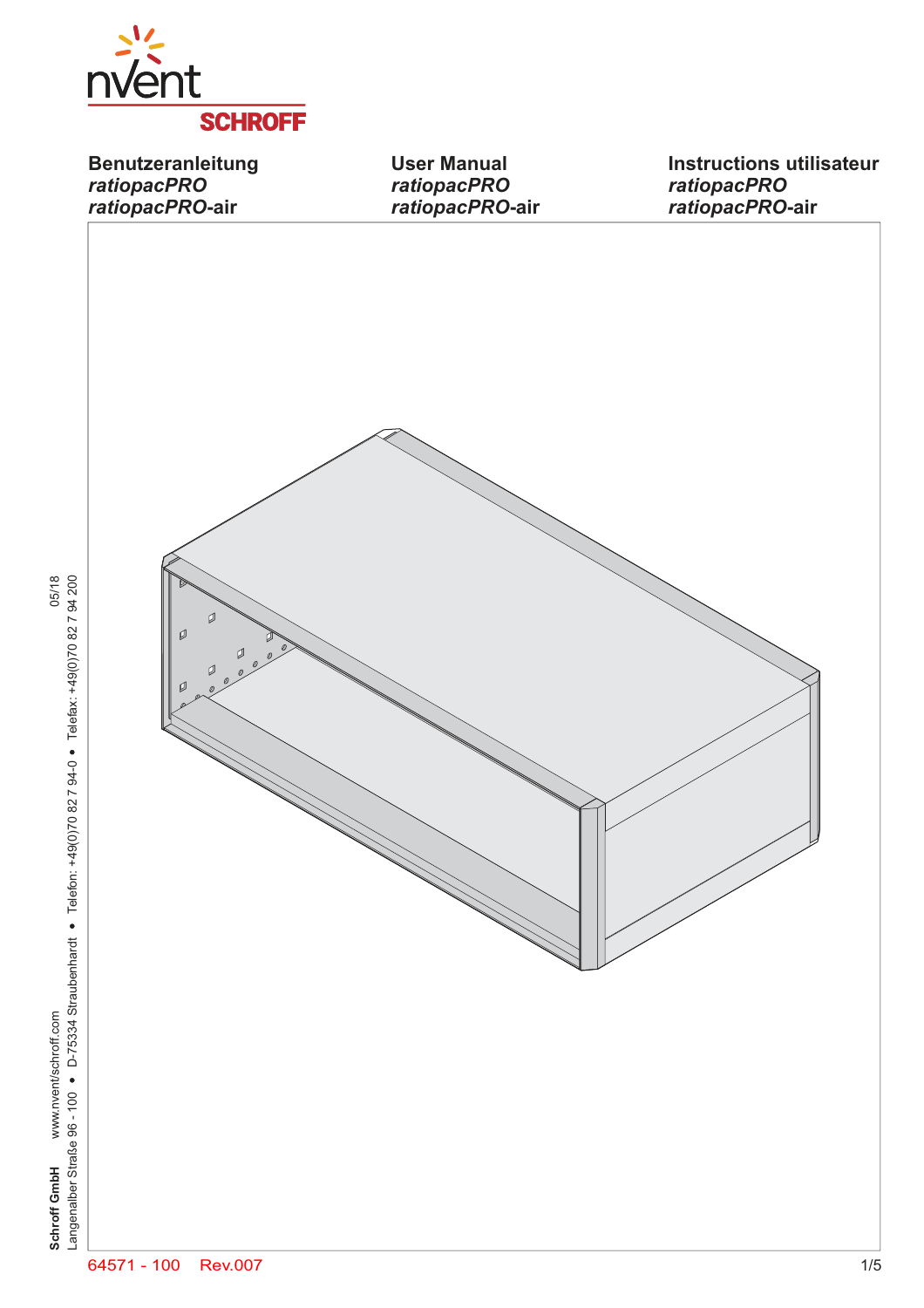



2/5 64571 - 100 Rev.007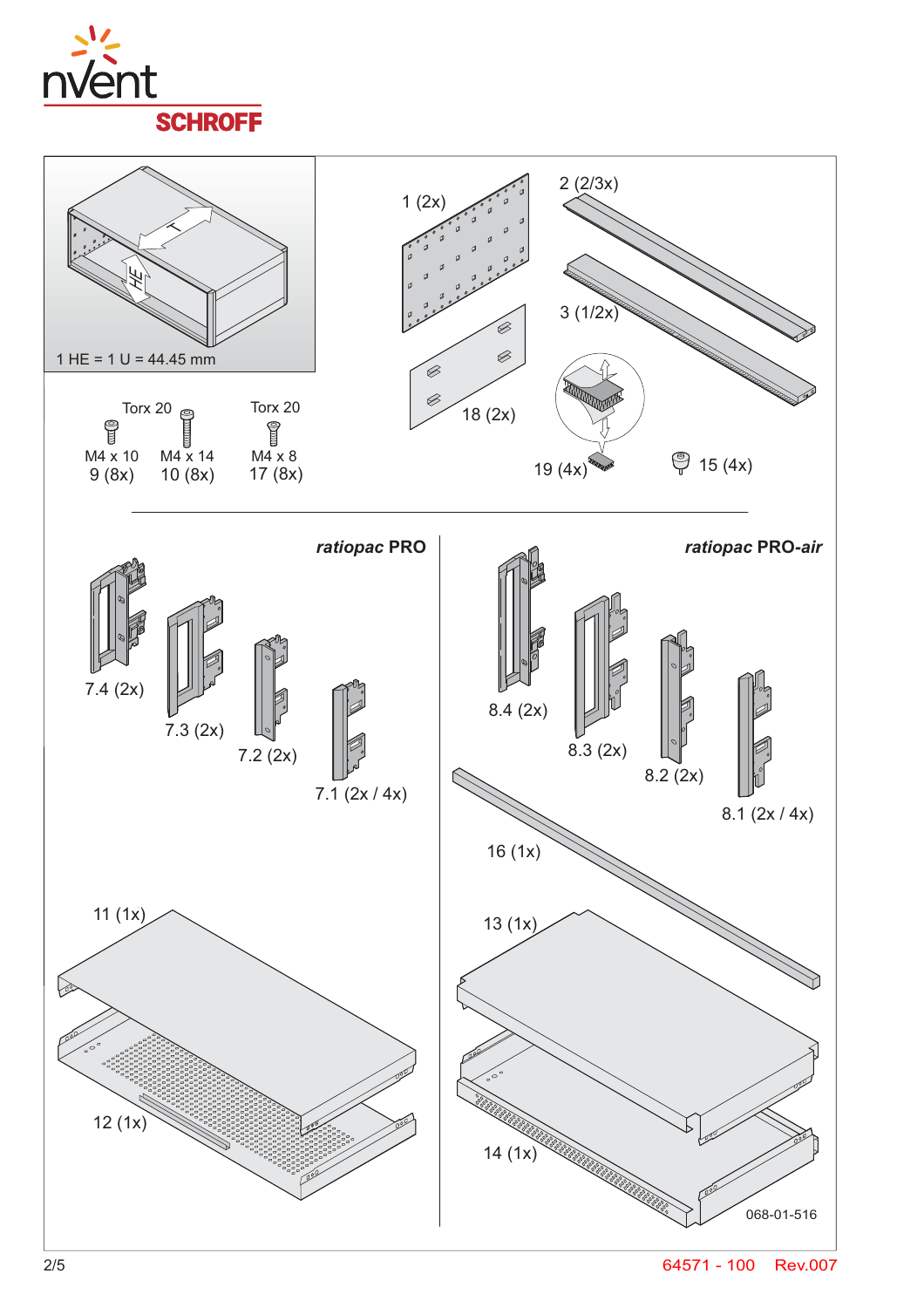

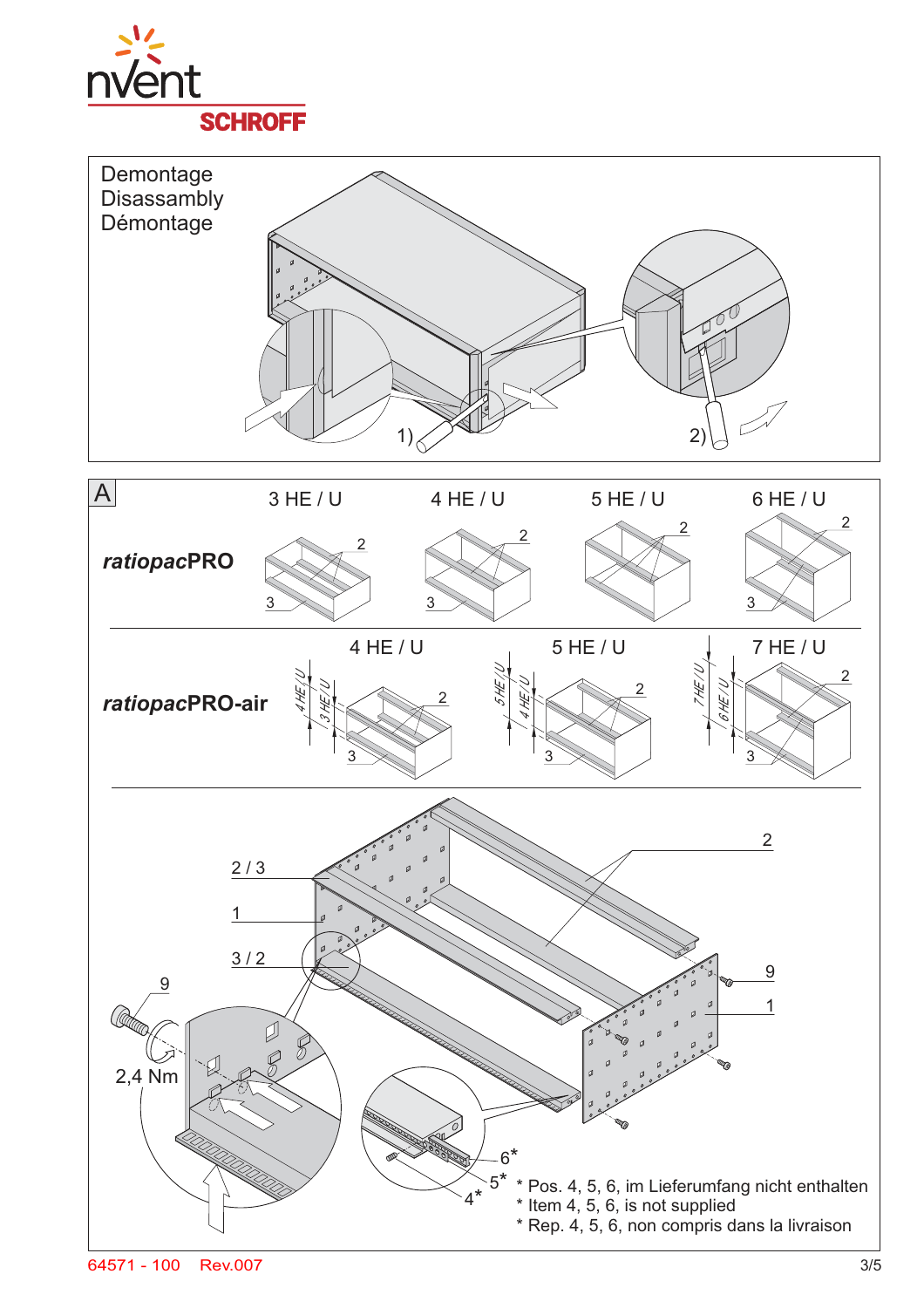